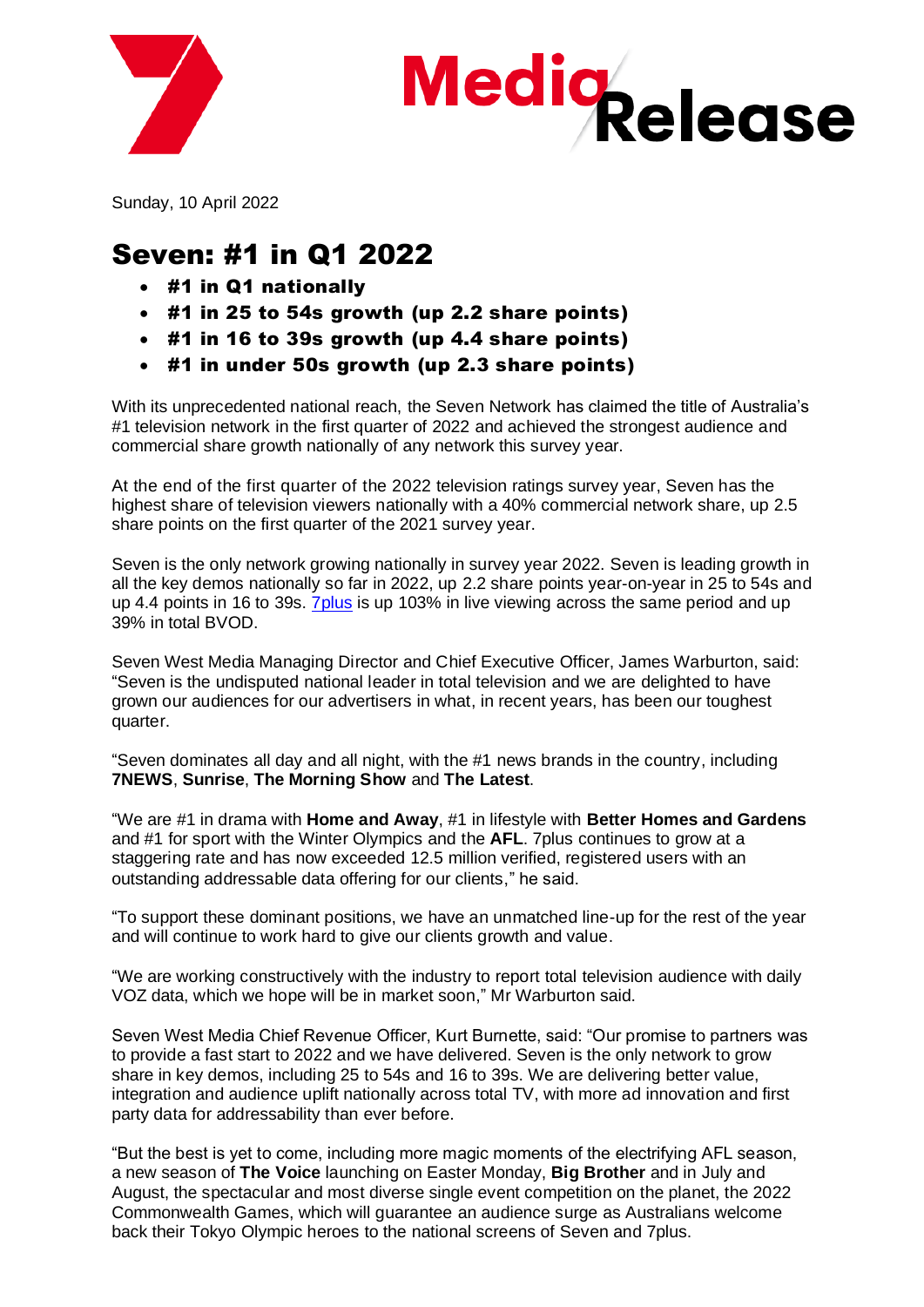



"We have delivered what we said and we will do it again. As the leading national total video company, the momentum, the certainty and the smart money is with Seven," Mr Burnette said.

## 2022 SURVEY YEAR TO DATE:

National commercial audience shares (%)

| <b>Week</b>    | <b>Seven Network</b> | <b>Nine Network</b> | <b>Network 10</b> |
|----------------|----------------------|---------------------|-------------------|
|                | 44.4%                | 36.7%               | 18.9%             |
| 8              | 43.2%                | 36.9%               | 19.9%             |
| 9              | 38.6%                | 39.8%               | 21.6%             |
| 10             | 37.7%                | 40.3%               | 22.0%             |
| 11             | 36.9%                | 40.4%               | 22.7%             |
| 12             | 39.9%                | 38.4%               | 21.8%             |
| 13             | 39.9%                | 38.4%               | 21.7%             |
| 14             | 41.1%                | 37.9%               | 21.1%             |
| 15             | 38.1%                | 39.8%               | 22.1%             |
| Survey to date | 40.0%                | 38.7%               | 21.3%             |

**Seven Network:** Biggest start to a survey year since 2019. The only network growing in survey year 2022.

**Seven Network**: #1 nationally so far in survey year 2022 with a 40.0% commercial audience share.

**Seven Network:** #1 in 2022 survey year network audience share growth nationally. Up 2.5 share points year-on-year in total people, up 2.2 points in 25 to 54s, up 4.4 points in 16 to 39s.

**Seven Network:** #1 in 2022 survey year network audience share growth in the capital cities. Up 3.2 share points year-on-year in total people, up 3.4 points in 25 to 54s, up 5.2 points in 16 to 39s.

**Seven Network:** #1 in 2022 survey year network audience growth in the capital cities. Up 2.5% year-on-year in total people.

**Channel 7:** #1 in 2022 survey year primary channel share growth in the capital cities. Up 3.2 share points year-on-year in total people, up 3.74 points in 25 to 54s, up 5.3 points in 16 to 39s.

**Channel 7:** #1 in 2022 survey year primary channel audience growth in the capital cities. Up 6.4% year-on-year in total people, up 7.6% in 25 to 54s, up 7.3% in 16 to 39s.

**Seven Network**: #1 nationally in eight of the 15 weeks so far in calendar year 2022 in total people.

**Seven Network**: #1 nationally in five of the nine weeks so far in survey year 2022 in total people.

**7plus**: Up 39% in BVOD.